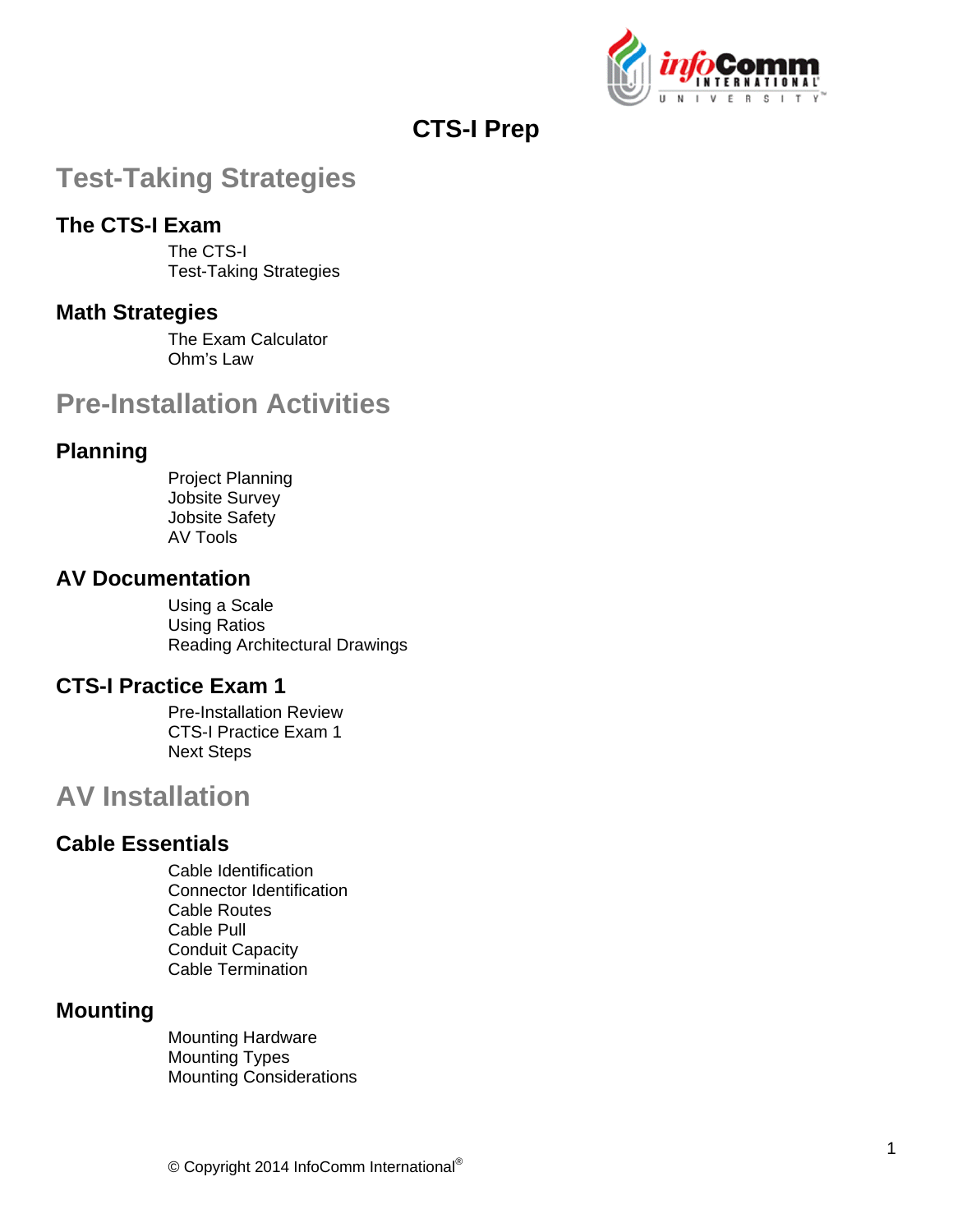

### **Rack Build**

Rack Facts Building a Rack Wiring a Rack

#### **AV Installation Review**

AV Installation Review CTS-I Practice Exam 2 AV Installation Review: Debrief

# **AV Verification**

## **Networking**

Networked Device Inventory Networking Components The OSI Model Network Connections **Ethernet** AV Data Link Protocols IP Address Assignment Transport Protocol The Host Layers Security Technologies Networking Tools

### **Control Systems**

Introduction to Control Control System Installation Control System Verification

### **Audio Verification: Impedance**

Impedance

## **Audio Verification: Setting Gain**

Methods for Setting System Gain Gain Equipment Setting Unity Gain System Optimization Method Setting Gain Structure with Audio DSPs Mixer Input Adjustments Line Input Adjustments Power Amplifier Adjustments

## **Audio Verification: Equalization**

**Equalizers** Measuring Loudspeaker Performance Testing Methods The RTA Method

© Copyright 2014 InfoComm International®